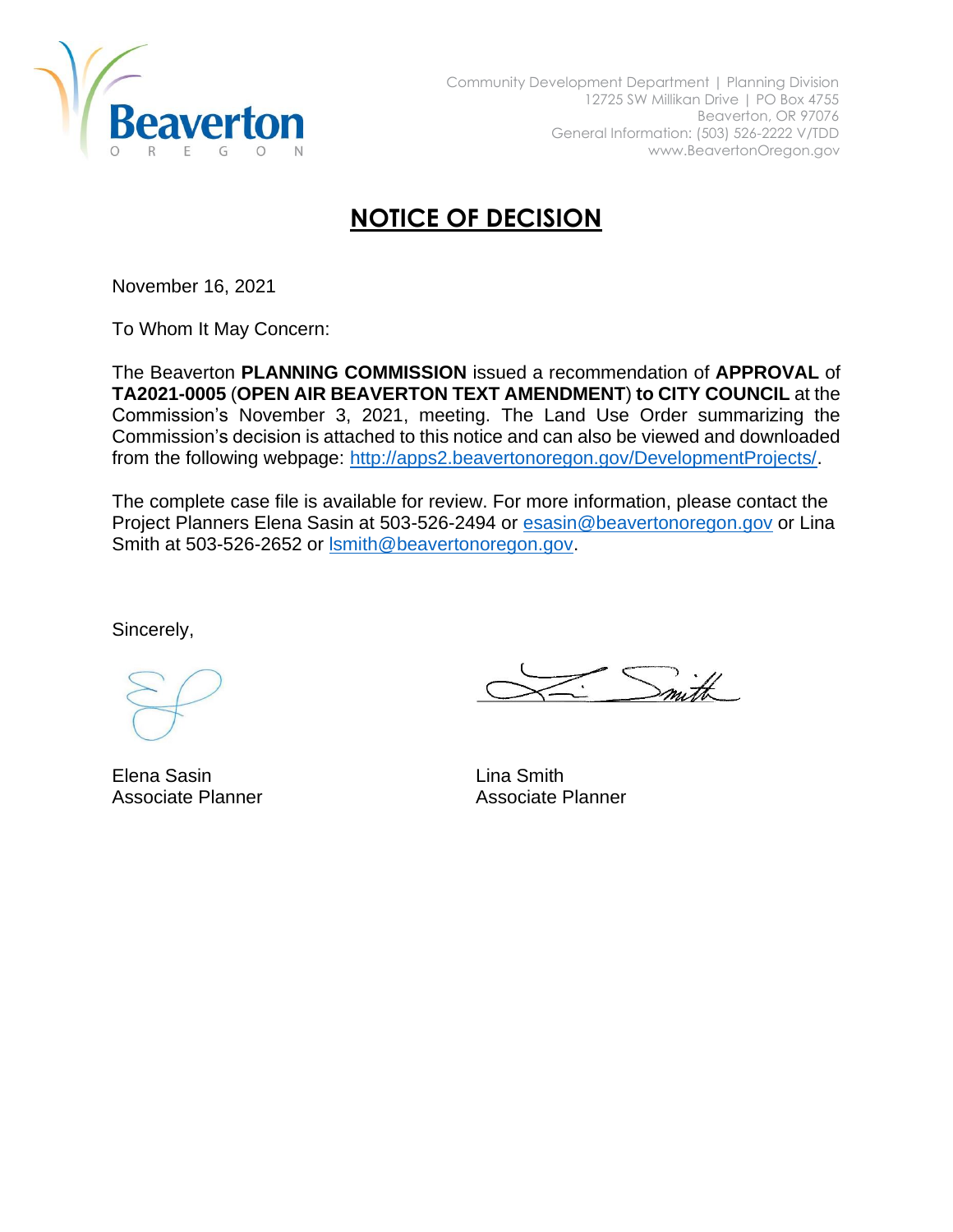## **BEFORE THE PLANNING COMMISSION FOR**

## **THE CITY OF BEAVERTON, OREGON**

) ) ) ) ) ) )

) ) )

IN THE MATTER OF TA2021-0005 A REQUEST TO AMEND THE BEAVERTON DEVELOPMENT CODE TO ADD A DEFINITION OF THE OPEN AIR BEAVERTON PROGRAM AND EXEMPT THE PROGRAM FROM CERTAIN LAND USE APPLICATIONS AND DEVELOPMENT STANDARDS (OPEN AIR BEAVERTON TEXT ) AMENDMENT). CITY OF BEAVERTON, APPLICANT.

ORDER NO. 2850 TA2021-0005 ORDER RECOMMENDING APPROVAL OF OPEN AIR BEAVERTON TEXT AMENDMENT.

The matter of TA2021-0005 (Open Air Beaverton Text Amendment) was initiated by the City of Beaverton through the submittal of a Text Amendment application from the Community Development Department.

Pursuant to the amendment procedures as described in Section 50.50 of the Beaverton Development Code, the Planning Commission conducted a public hearing on November 3, 2021, and considered oral and written testimony and exhibits for the proposed amendment.

TA2021-0005 (Open Air Beaverton Text Amendment) proposes to add a definition of the Open Air Beaverton program in Chapter 90 of the Development Code; exempt the program from certain zoning requirements in Sections 20.10.30, 20.10.35, and 20.10.40; exempt the program from Design Review in Section 40.20 and from Downtown Design Review in Section 40.23; codify Open Air Beaverton parking standards in Section 60.30 Off-Street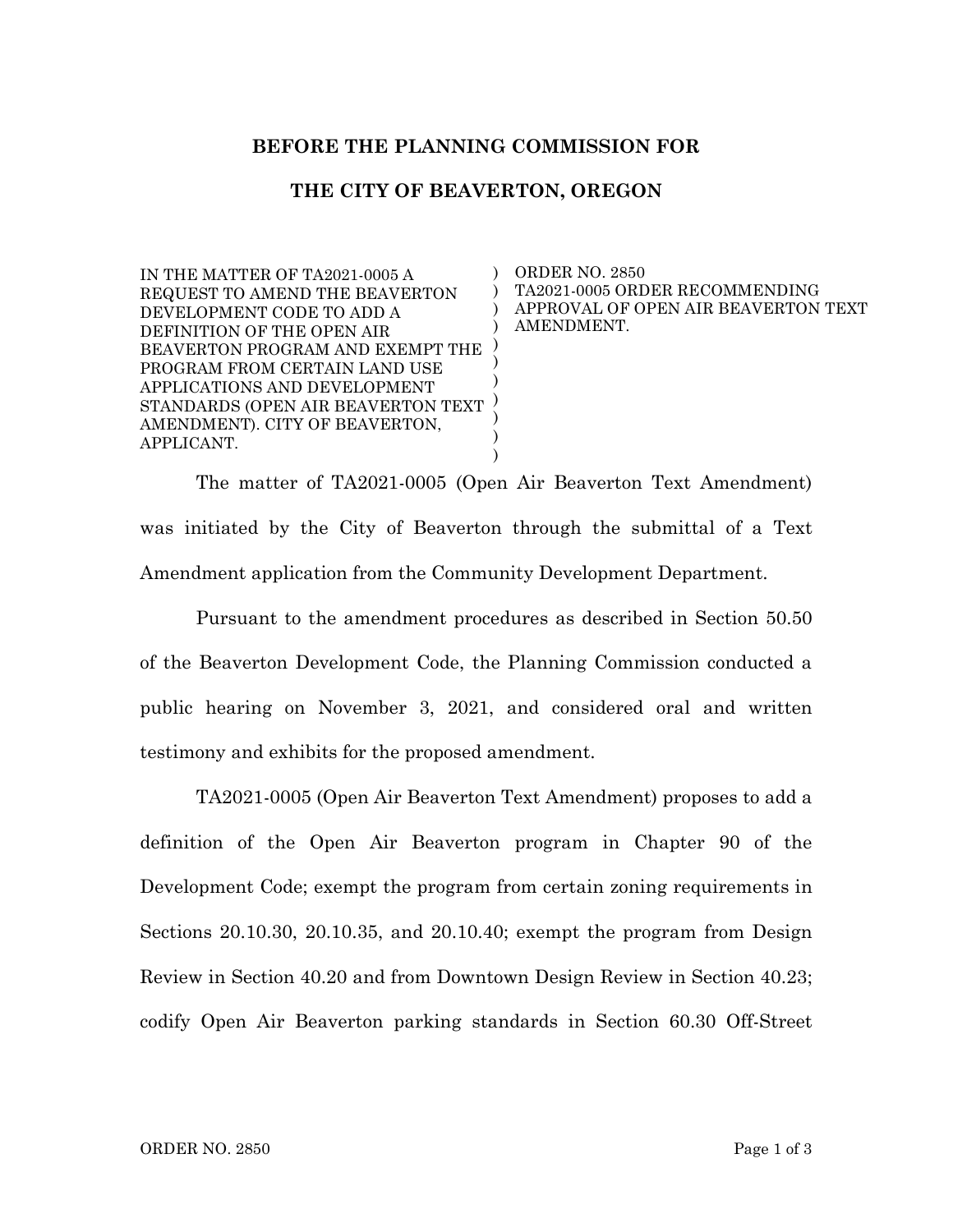Parking; and exempt signs approved pursuant to the program from sign permits in Section 60.40.

The Commission requested that staff consider expanding the definition of Open Air Beaverton in the Development Code to include sidewalks and onstreet parking areas, in order to be consistent with Beaverton City Code Chapter 7.06. The Commission also identified a typographical error on page 10 of the staff report dated October 27, 2021. The identified error was in the findings to Chapter 9 Economy Element, specifically Goal 9.1.1 The finding erroneously stated, "The scale of expansion is limited to two parking spaces of up to one parking space..." Staff confirmed that the word "of" should be replaced with "or", therefore the corrected finding should read, "The scale of expansion is limited to two parking spaces or up to one parking space…"

The Commission, after holding the public hearing and considering all oral and written testimony, adopts the Staff Report dated October 27, 2021, and the findings contained therein, as applicable to the approval criteria contained in Section 40.85.15.1.C of the Development Code.

**IT IS HEREBY ORDERED** that pursuant to Section 50.50.1 of the Beaverton Development Code the Planning Commission recommends approval of TA2021-0005 (Open Air Beaverton Text Amendment) to the Beaverton City Council and adoption of the Text Amendment described herein, based on the facts and findings in the Staff Report dated October 27, 2021.